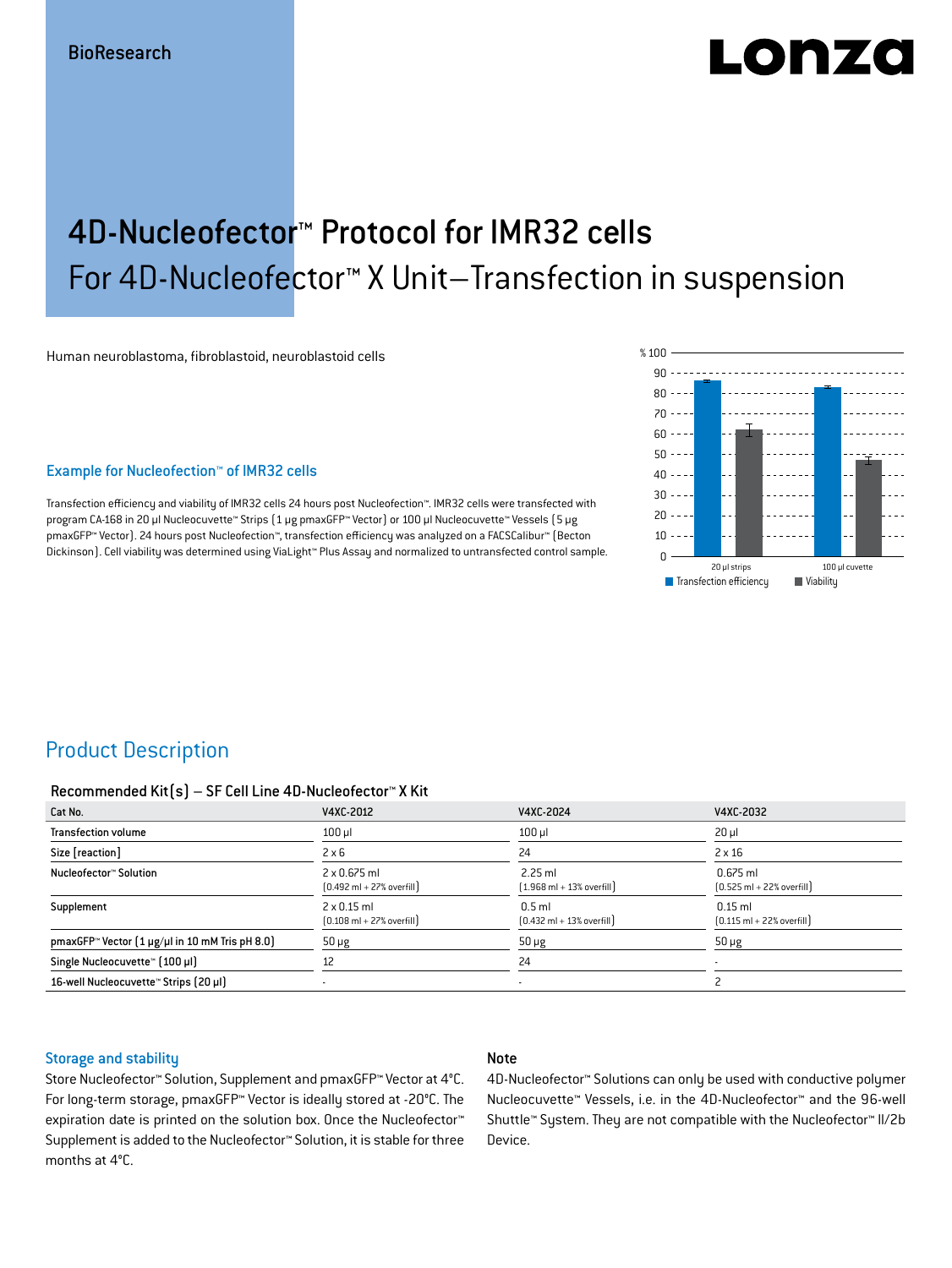## Required Material

#### Note

Please make sure that the supplement is added to the Nucleofector<sup>™</sup> Solution prior to use. For preparing aliquots, mix Nucleofector™ Solution and Supplement in a ratio of 4.5 : 1 (see Table 1).

- 4D-Nucleofector™ System (4D-Nucleofector™ Core and X Unit)
- Supplemented 4D-Nucleofector™ Solution at room temperature
- Supplied 100 µl single Nucleocuvette™ or 20 µl 16-well Nucleocuvette™ Strips
- Compatible tips for 20 µl Nucleocuvette™ Strips: epT.I.P.S. [US/ CDN: Eppendorf North America, Cat. No. 2491.431, Rest of World: Eppendorf AG, Cat. No. 0030073.266], Matrix TallTips™ [Matrix Technologies Corp., Cat. No. 7281] or LTS Tips [Rainin Instrument, LLC, Cat. No. SR-L10F, SR/SS-L250S, SR/SS-L300S]. Before using other types of pipette tips, please ensure they reach the bottom of the Nucleocuvette™ wells without getting stuck
- Supplied pmaxGFP™ Vector, stock solution 1 μg/μl

#### Note

When using pmaxGFP™ Vector as positive control, dilute the stock solution to an appropriate working concentration that allows pipetting of the recommended amounts per sample (see Table 3). Make sure that the volume of substrate solution added to each sample does not exceed 10% of the total reaction volume (2 μl for 20 μl reactions; 10 μl for 100 μl reactions).

- Substrate of interest, highly purified, preferably by using endotoxin-free kits; A260:A280 ratio should be at least 1.8
- Cell culture plates of your choice
- For detaching cells: 0.5 mg/ml Trypsin and 0.2 mg/ml EDTA in PBS and supplemented culture media or PBS/0.5% BSA
- Culture medium: Minimum Essential Medium (Eagle) [Lonza; Cat. No. BE12-662F] supplemented with 10% fetal calf serum (FCS), 100 μg/ml streptomycin, 100 U/ml Penicillin, 2 mM Ultraglutamine 1 (Lonza; Cat. No. BE17-605E/U1)
- Prewarm appropriate volume of culture medium to 37°C (see Table 2)
- Appropriate number of cells/sample (see Table 3)

## 1. Pre Nucleofection™

#### Cell culture recommendations

- 1.1 Replace media every 2 3 days
- 1.2 Passage cells 3 times a week. A subcultivation ration of 1:2 to 1:3 is recommended. Use low spin centrifugation (90xg) Cells should not be used for Nucleofection™ after passage number 30
- 1.3 Subculture 2 days before Nucleofection™
- 1.4 Optimal confluency for Nucleofection™: 70 80%. Higher cell densities may cause lower Nucleofection™ Efficiencies

#### **Trupsinization**

- 1.5 Remove media from the cultured cells and wash cells once with an appropriate volume of PBS
- 1.6 For harvesting, incubate the cells ~5 minutes at 37°C with an appropriate volume of indicated trypsinization reagent (please see required material)
- 1.7 Neutralize trypsinization reaction with supplemented culture medium or PBS/0.5% BSA once the majority of the cells (>90%) have been detached

## 2. Nucleofection™

For Nucleofection™ Sample contents and recommended Nucleofector™ Program, please refer to Table 3.

- 2.1 Please make sure that the entire supplement is added to the Nucleofector™ Solution
- 2.2 Start 4D-Nucleofector™ System and create or upload experimental parameter file (for details see device manual)
- 2.3 Select/Check for the appropriate Nucleofector™ Program (see Table 3)
- 2.4 Prepare cell culture plates by filling appropriate number of wells with desired volume of recommended culture media (see Table 2) and pre-incubate/equilibrate plates in a humidified 37°C/5% CO<sub>2</sub> incubator
- 2.5 Pre-warm an aliquot of culture medium to 37°C (see Table 2)
- 2.6 Prepare plasmid DNA or pmaxGFP™ Vector or siRNA (see Table 3)
- 2.7 Harvest the cells by trypsinization (please see 1.5–1.7)
- 2.8 Count an aliquot of the cells and determine cell density
- 2.9 Centrifuge the required number of cells (see Table 3) at 90xg for 10 minutes at room temperature. Remove supernatant completely
- 2.10 Resuspend the cell pellet carefully in room temperature 4D-Nucleofector™ Solution (see Table 3)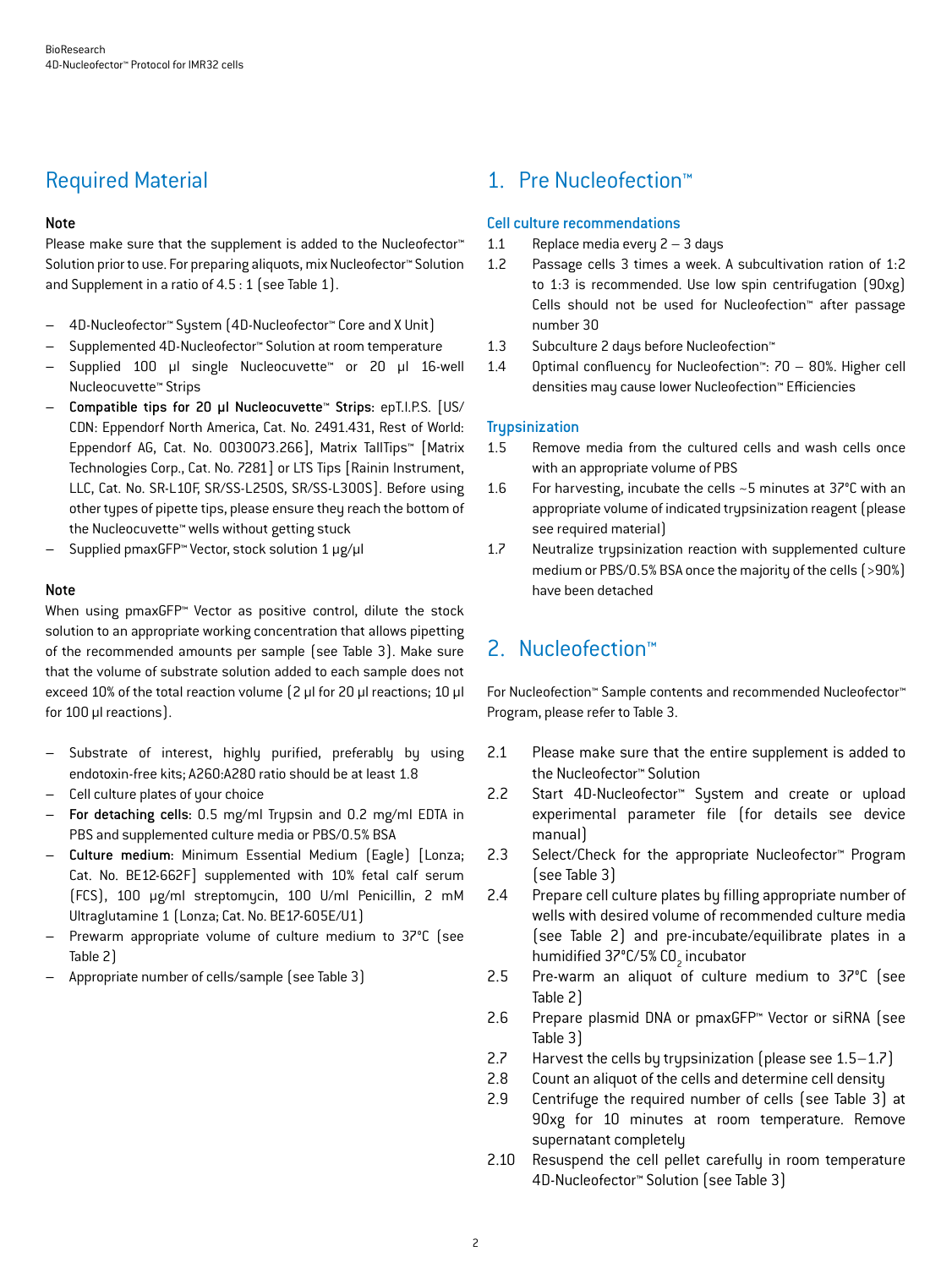- 2.11 Prepare mastermixes by dividing cell suspension according to number of substrates
- 2.12 Add required amount of substrates to each aliquot (max. 10% of final sample volume)
- 2.13 Transfer mastermixes into the Nucleocuvette™ Vessels

#### Note

As leaving cells in Nucleofector™ Solution for extended periods of time may lead to reduced transfection efficiency and viability it is important to work as quickly as possible. Avoid air bubbles while pipetting.

- 2.14 Gently tap the Nucleocuvette™ Vessels to make sure the sample covers the bottom of the cuvette
- 2.15 Place Nucleocuvette™ Vessel with closed lid into the retainer of the 4D-Nucleofector™ X Unit. Check for proper orientation of the Nucleocuvette™ Vessel
- 2.16 Start Nucleofection™ Process by pressing the "Start" on the display of the 4D-Nucleofector™ Core Unit (for details, please refer to the device manual)
- 2.17 After run completion, carefully remove the Nucleocuvette™ Vessel from the retainer
- 2.18 Resuspend cells with pre-warmed medium (for recommended volumes see Table 2). Mix cells by gently pipetting up and down two to three times. When working with the 100 µl Nucleocuvette™ use the supplied pipettes and avoid repeated aspiration of the sample
- 2.19 Plate desired amount of cells in culture system of your choice (for recommended volumes see Table 2).

## 3. Post Nucleofection™

3.1 Incubate the cells in humidified  $37^{\circ}$ C/5% CO<sub>2</sub> incubator until analysis. Gene expression or down regulation, respectively, is often detectable after only 4 – 8 hours

## Additional Information

For an up-to-date list of all Nucleofector™ References, please refer to: www.lonza.com/nucleofection-citations

For more technical assistance, contact our Scientific Support Team:

#### USA /Canada

Phone: 800 521 0390 (toll-free) Fax: 301 845 8338 E-mail: scientific.support@lonza.com

#### Europe and Rest of World

Phone: +49 221 99199 400 Fax: +49 221 99199 499 E-mail: scientific.support.eu@lonza.com

#### Lonza Cologne GmbH

50829 Cologne, Germany

Please note that the Nucleofector™ Technology is not intended to be used for diagnostic purposes or for testing or treatment in humans.

The Nucleofector™ Technology, comprising Nucleofection™ Process, Nucleofector™ Device, Nucleofector™ Solutions, Nucleofector ™ 96-well Shuttle™ System and 96-well Nucleocuvette™ plates and modules is covered by patent and/or patent-pending rights owned by Lonza Cologne GmbH.

Nucleofector, Nucleofection, 4D-Nucleofector, Nucleocuvette and maxGFP are registered trademarks of the Lonza Cologne GmbH in Germany and/or U.S. and/or other countries.

Other product and company names mentioned herein are the trademarks of their respective owners.

This kit contains a proprietary nucleic acid coding for a proprietary copepod fluorescent protein intended to be used as a positive control with this Lonza product only. Any use of the proprietary nucleic acid or protein other than as a positive control with this Lonza product is strictly prohibited. USE IN ANY OTHER APPLICATION REQUIRES A LICENSE FROM EVROGEN. To obtain such a license, please contact Evrogen at license@evrogen. com.

The CMV promoter is covered under U.S. Patents 5,168,062 and 5,385,839 and its use is permitted for research purposes only. Any other use of the CMV promoter requires a license from the University of Iowa Research Foundation, 214 Technology Innovation Center, Iowa City, IA 52242.

Unless otherwise noted, all trademarks herein are marks of the Lonza Group or its affiliates. The information contained herein is believed to be correct and corresponds to the latest state of scientific and technical knowledge. However, no warranty is made, either expressed or implied, regarding its accuracy or the results to be obtained from the use of such information and no warranty is expressed or implied concerning the use of these products. The buyer assumes all risks of use and/or handling. Any user must make his own determination and satisfy himself that the products supplied by Lonza Group Ltd or its affiliates and the information and recommendations given by Lonza Group Ltd or its affiliates are (i) suitable for intended process or purpose, (ii) in compliance with environmental, health and safety regulations, and (iii) will not infringe any third party's intellectual property rights.

© Copyright 2013, Lonza Cologne GmbH. All rights reserved. D4XC-2014\_2013-03